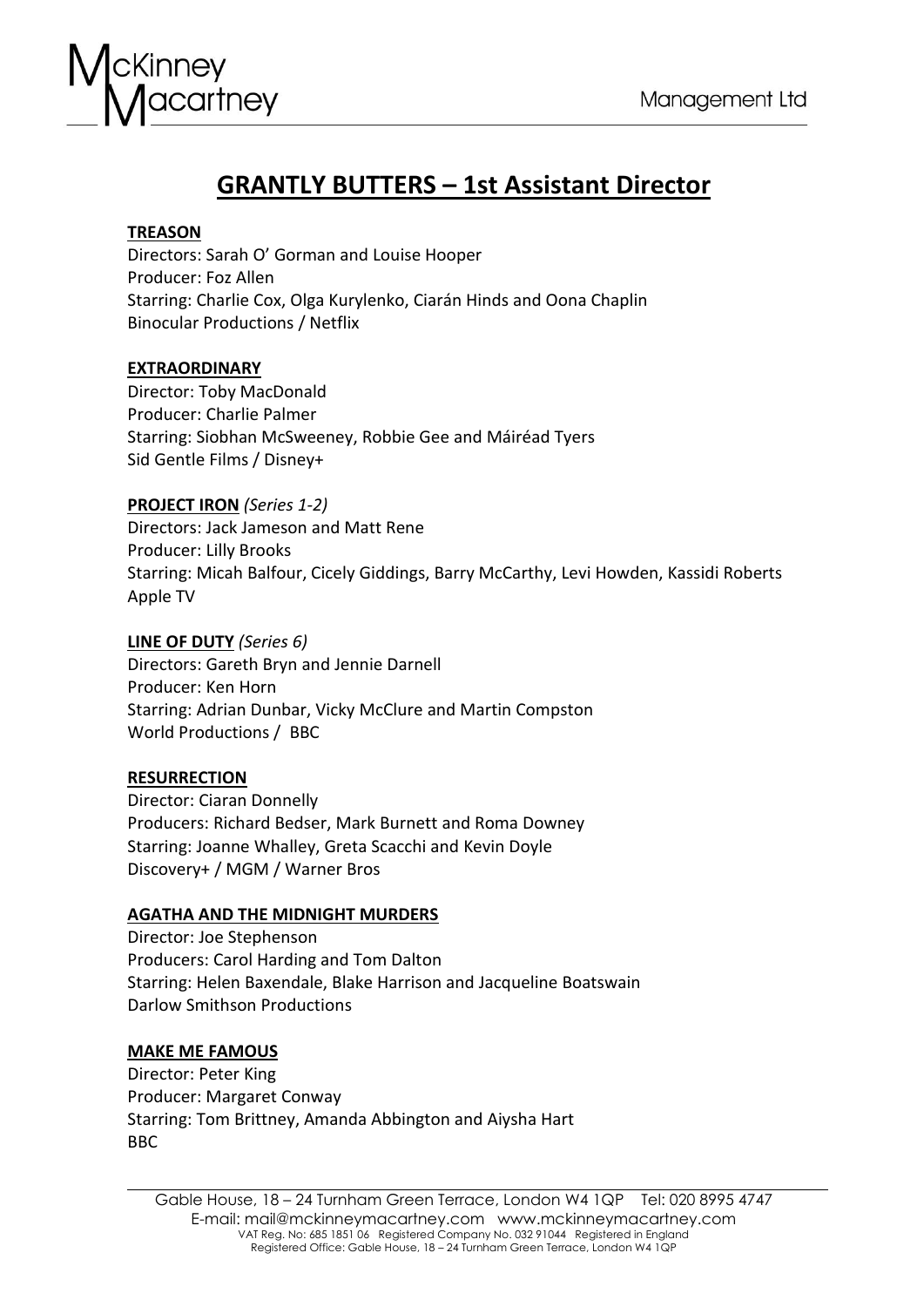# **WE HUNT TOGETHER**

Director: Carl Tibbetts Producer: Lisa Osborne Starring: Eve Myles, Dipo Ola, Hermoine Corfield and Babou Ceesay BBC

# **MARTIN'S CLOSE**

Director: Mark Gatiss Producer: Isibeal Ballance Starring: Peter Capaldi, Wilf Scolding and Simon Williams BBC

# **LIAR 2**

Director: Chris Sweeney Producer: James Dean Starring: Joanne Froggatt, Ioan Gruffudd, Shelley Conn and Warren Brown BBC One

## **THE TRIAL OF CHRISTINE KEELER**

Director: Leanne Welham Producer: Rebecca Ferguson Starring: Sophie Cookson, James Norton, Emilia Fox and Ben Miles Ecosse Films / BBC One

# **POLDARK** *(Series 5)*

Director: Sallie Aprahamian Producer: Michael Ray Starring: Aidan Turner and Eleanor Tomlinson Mammoth Screen

## **CALL THE MIDWIFE** *(Series 7 & 8)*

Directors: Syd Macartney and Rebecca Johnston Producer: Annie Tricklebank Starring: Jenny Agutter, Helen George and Laura Main Neal Street Productions

#### **THE LAST WITNESS**

Director: Piotr Szkopiak Producer: Carol Harding Starring: Alex Pettyfer, Tallulah Riley and Michael Gambon G.F.M.

#### **THE WHITE PRINCESS**

Directors: Jamie Payne and Alex Kalymnios Producers: Lachlan MacKinnon and Jaime Payne Starring: Jodie Comer, Jacob Collins-Levy and Michelle Fairley Company Pictures / Starz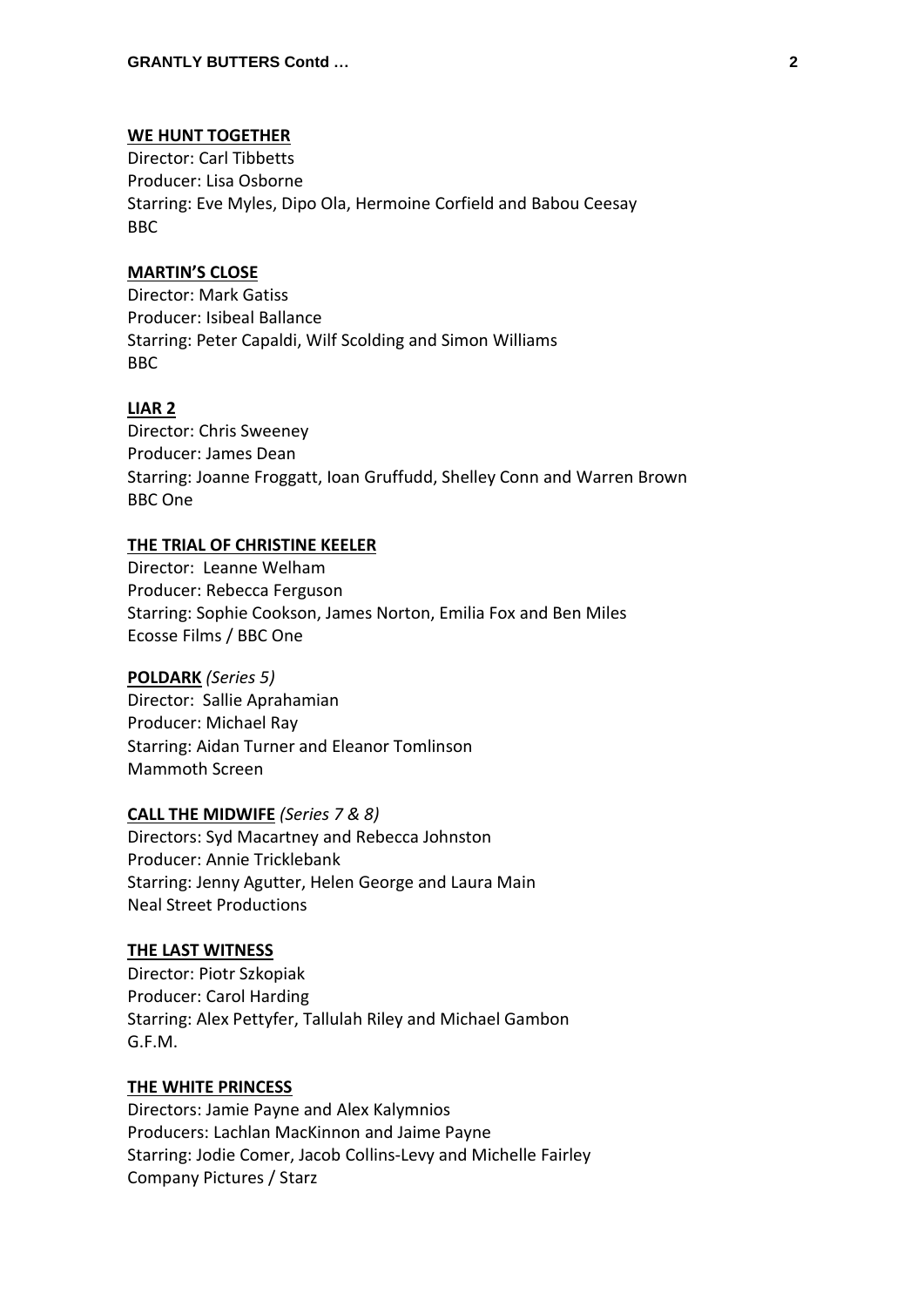## **CALL THE MIDWIFE** *(Series 5 & 6)*

Directors: Syd Macartney, Sheree Folkson and Darcia Martin Producer: Annie Tricklebank Starring: Jenny Agutter, Helen George and Laura Main Neal Street Productions

# **A.D. THE BIBLE CONTINUES**

Directors: Ciaran Donnelly, Brian Kelly and Paul Wilmshurst Producers: Richard Bedser, Gina Cronk and Jonathan Curling Starring: Aniss Elkohen, Dan Cade and Jim Sturgeon Lightworkers Media

## **TROLLIED**

Director: Paul Harrison Producer: Nick Godding Starring: Jane Horrocks, Jason Watkins and Stephanie Beacham Roughcut TV

## **MIDSOMER MURDERS**

Director: Alex Pillai Producer: Louise Sutton Starring: Neil Dudgeon, Gwilym Lee and Rebecca Front Bentley Productions

#### **THE BIBLE**

Director: Tony Mitchell Producers: Alex Marengo and Richard Bedser Starring: Diego Morgado, Jake Canuso and Darwin Shaw Lightworkers Media

#### **WIZARDS VS. ALIENS**

Director: Beryl Richards Producer: Peter Bennett Starring: Gwnedoline Christie, Scott Haran and Annette Badland BBC

#### **WPC 56**

Director: Ian Barber Producer: Mike Hobson Starring: Kieran Bew and Mark Rice Oxley BBC

#### **DOCTOR WHO**

Director: Saul Metzstein Producer: Marcus Wilson Starring: Matt Smith, Diana Rigg and Jenna Louise Coleman BBC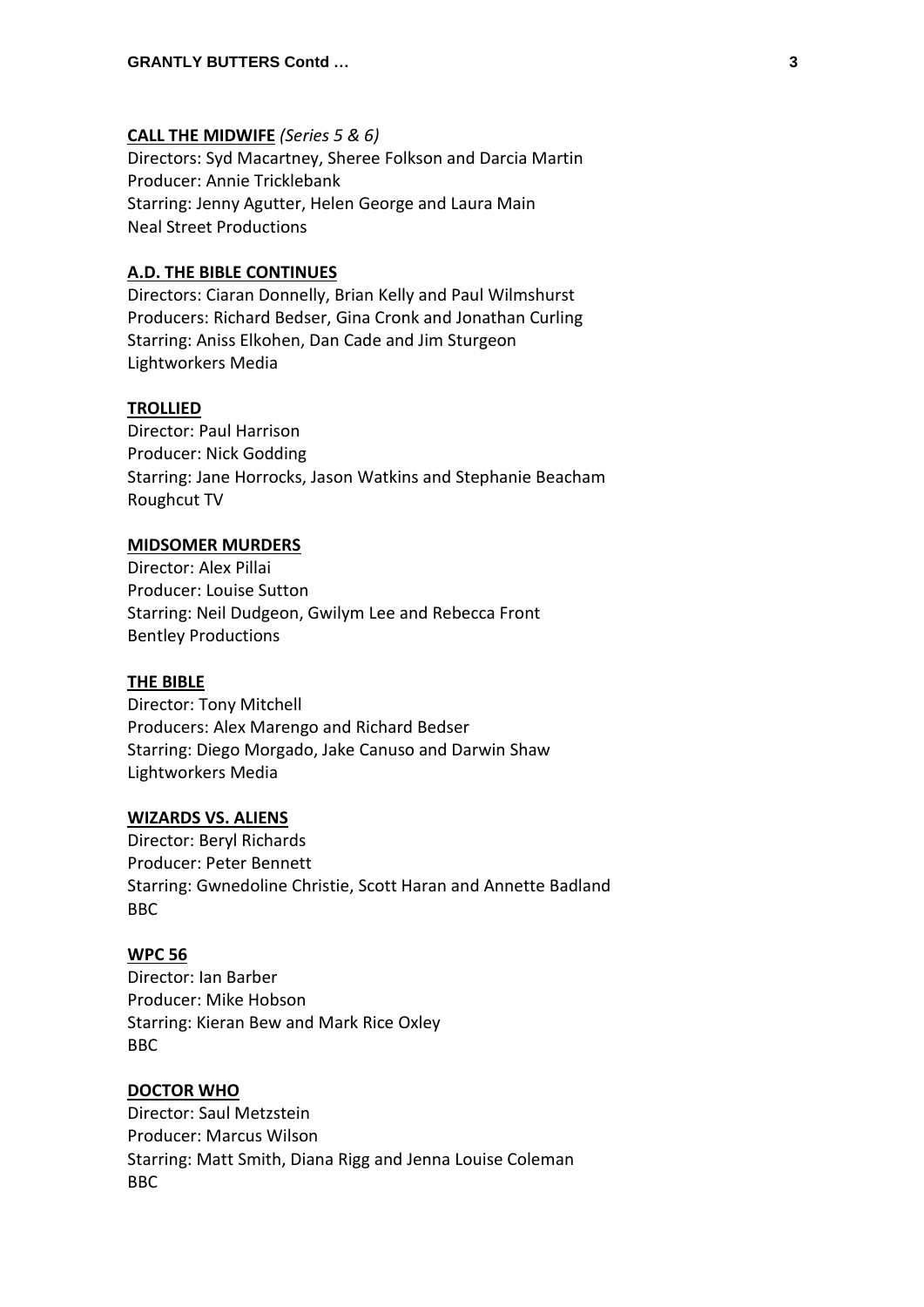# **THE SON OF GOD**

Director: Chris Spencer Producers: Alex Marengo and Richard Bedser Starring: Diogo Morgado and Greg Hicks Lightworkers Media

#### **CASUALTY**

Director: Richard Signy Producers: Nikki Wilson and Anne Edyyean Starring: Michael French, Derek Thompson and Sunetra Sarker BBC

#### **WHITECHAPEL III** *(Series 3)*

Director: Richard Clarke Producer: David Boulter Starring: Rupert Penry-Jones, Phil Davis and Steve Pemberton Carnival Film and Television

## **GETTYSBURG**

Director: Adrian Moat Producers: Ben Fox and Chris Cowen Starring: Sam Rockwell, George Wunderlich and Peter Carmichael Herzog / Scott Free Films / Film Afrika

#### **CASE HISTORIES**

Director: Marc Jobst Producer: Helen Gregory Starring: Jason Isaacs, Amanda Abbington and Natasha Little Ruby TV

#### **ABOVE SUSPICION – DEADLY INTENT**

Director: Gillies Mackinnon Producer: Hugh Warren Starring: Kelly Reilly, Ciaran Hinds and Shaun Dingwall RJL Entertainment

#### **WAKING THE DEAD** *(Series 10)*

Director: Marc Jobst Producer: Colin Wratten Starring: Trevor Eve, Sue Johnston and Tara Fitzgerald BBC

#### **THE LAST DAYS OF THE LEHMAN BROTHERS**

Director: Michael Samuels Producer: Lisa Osborne Starring: James Corey Johnson and James Cromwell BBC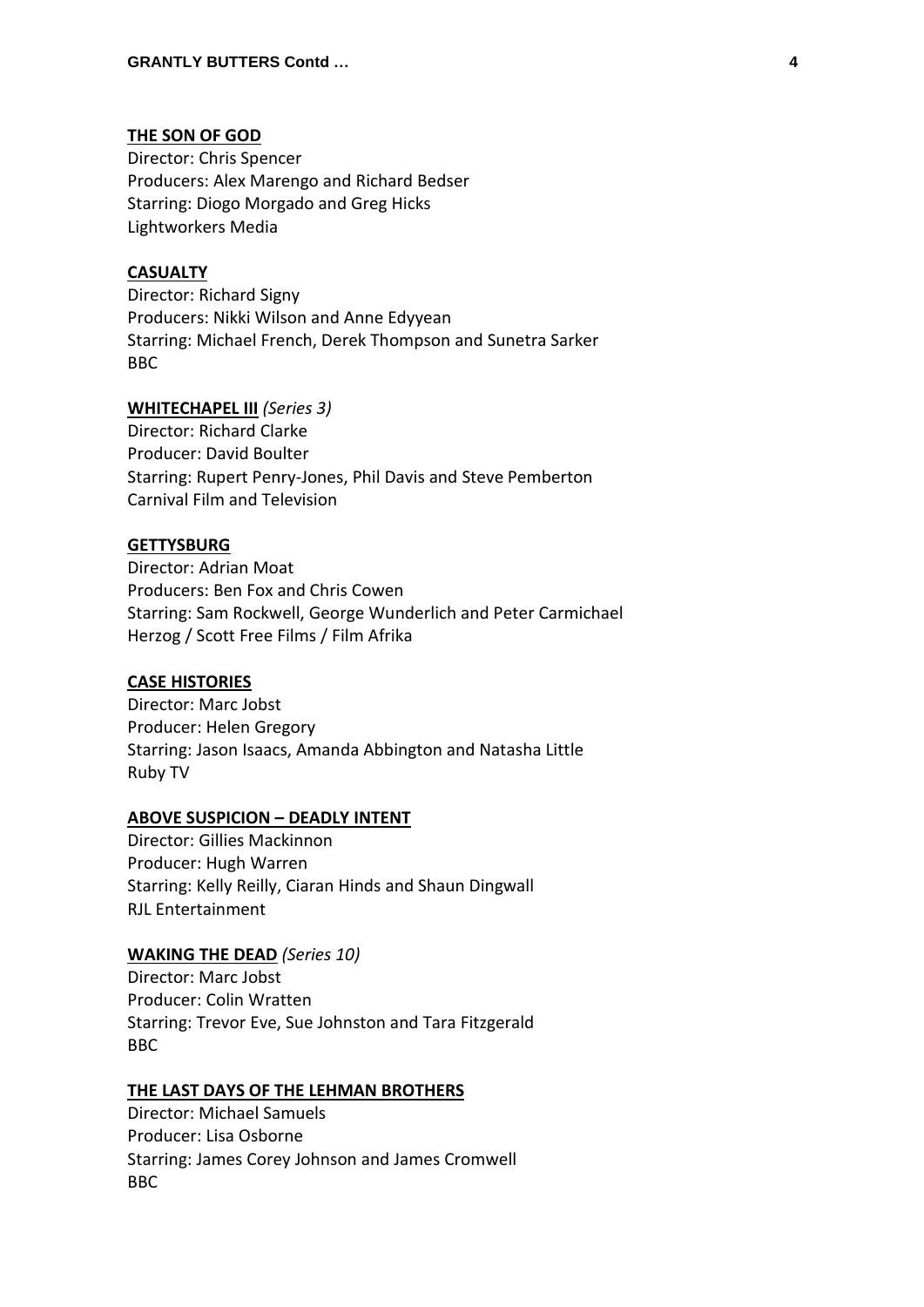## **JAM AND JERUSALEM** *(Series 3)*

Director: Mandie Fletcher Producer: Francis Gilson Starring: Sue Johnston, Dawn French and Jennifer Saunders BBC

## **DOCTORS**

Director: Niall Frase Producer: Natasha Carlish. Starring: Owen Brenman and Seeta Indrani BBC

#### **SILENT WITNESS** *(Series 13)*

Director: Thaddeus O'Sullivan Producer: Ruth Kenley-Lett Starring: Emilia Fox and Tom Ward BBC

# **IN LOVE WITH BARBARA**

Director: Tim Whitby Producer: Harriet Davidson Starring: Anne Reid, Sinead Matthews and Tom Burk Quickfire Media / BBC

### **SECRET DIARY OF A CALL GIRL**

Director: Peter Lydon Producer: Jacquie Glanville Starring: Billie Piper, Callum Blue and Cherie Lunghi Tiger Aspect / ITV Productions

#### **SLEEP WITH ME**

Director: Marc Jobst Producer: Steve Lightfoot Starring: Adrian Lester, Jodhi May and Adam James Quite Funny Films

#### **DEMONS**

Director: Tom Harper Producers: Julian Murphy and Johnny Capp Starring: Philip Glennister, Zoe Tapper and Holliday Grainge Shine Ltd / ITV

#### **LARK RISE TO CANDLEFORD**

Director: Marc Jobs Producer: Grainne Marmion Starring: Brendan Coyle, Linda Bassett and Claudie Blakely BBC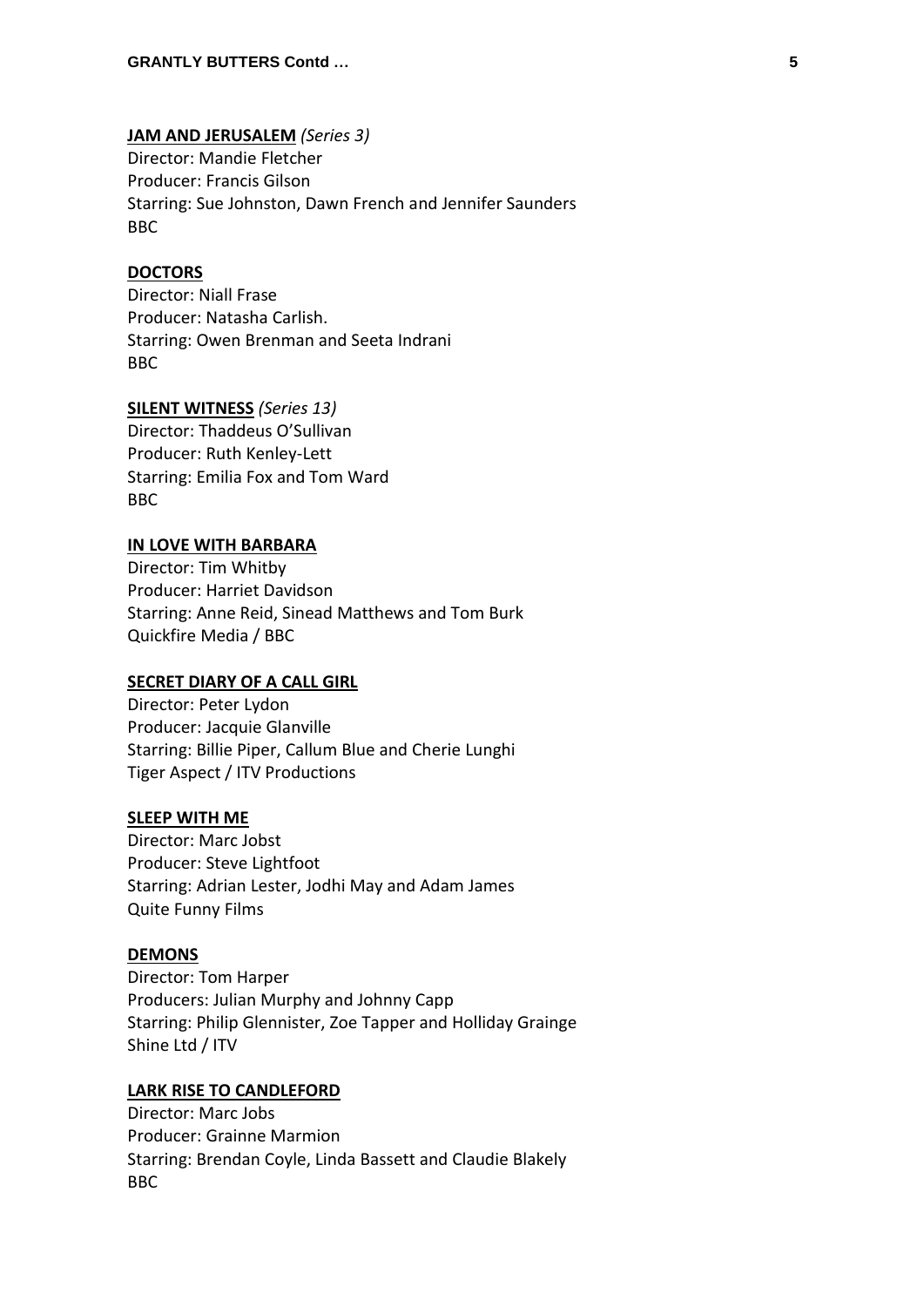#### **MISS AUSTEN REGRETS**

Director: Jeremy Lovering Producer: Anne Pivcevic Starring: Olivia Williams, Imogen Poots and Phyllida Law BBC Films

## **HALF BROKEN THINGS**

Director: Tim Fywell Producer: Ray Marshall Starring: Penelope Wilton, Daniel Mays and Sinead Matthews Festival Film and Television

#### **THE COMMANDER: THE DEVIL YOU KNOW**

Directors: Jane Prowse and Ashley Pearce Producer: Christopher Hall Starring: Amanda Burton, Mark Lewis Jones and Nadine Marshall La Plante Productions

# **CITY LIGHTS**

Director: Martin Dennis Producer: Hillary Martin Starring: Mark Benton and Robson Green Granada Television

#### **FEAR, STRESS & ANGER**

Director: Martin Dennis Producer: Sue Vertue Starring: Georgia Moffett, Daisy Aitkens and Katherine Parkinson Hartswood Films

#### **THE CHASE**

Director: Juliet May Producer: Hugh Warren Starring: Gaynor Faye and Nicola Stephenson Rollem Productions

#### **WAKING THE DEAD** *(Series 4, 5 & 7)*

Directors: Tim Fywell, David Thacker and Michael Offe Producers: Colin Wratten and Richard Burrell Starring: Trevor Eve, Sue Johnston and Tara Fitzgerald BBC

#### **LIFE BEGINS**

Director: Martin Dennis Producers: Emma Benson and Mark Hudson Starring: Caroline Quentin and Alexander Armstrong Granada Television